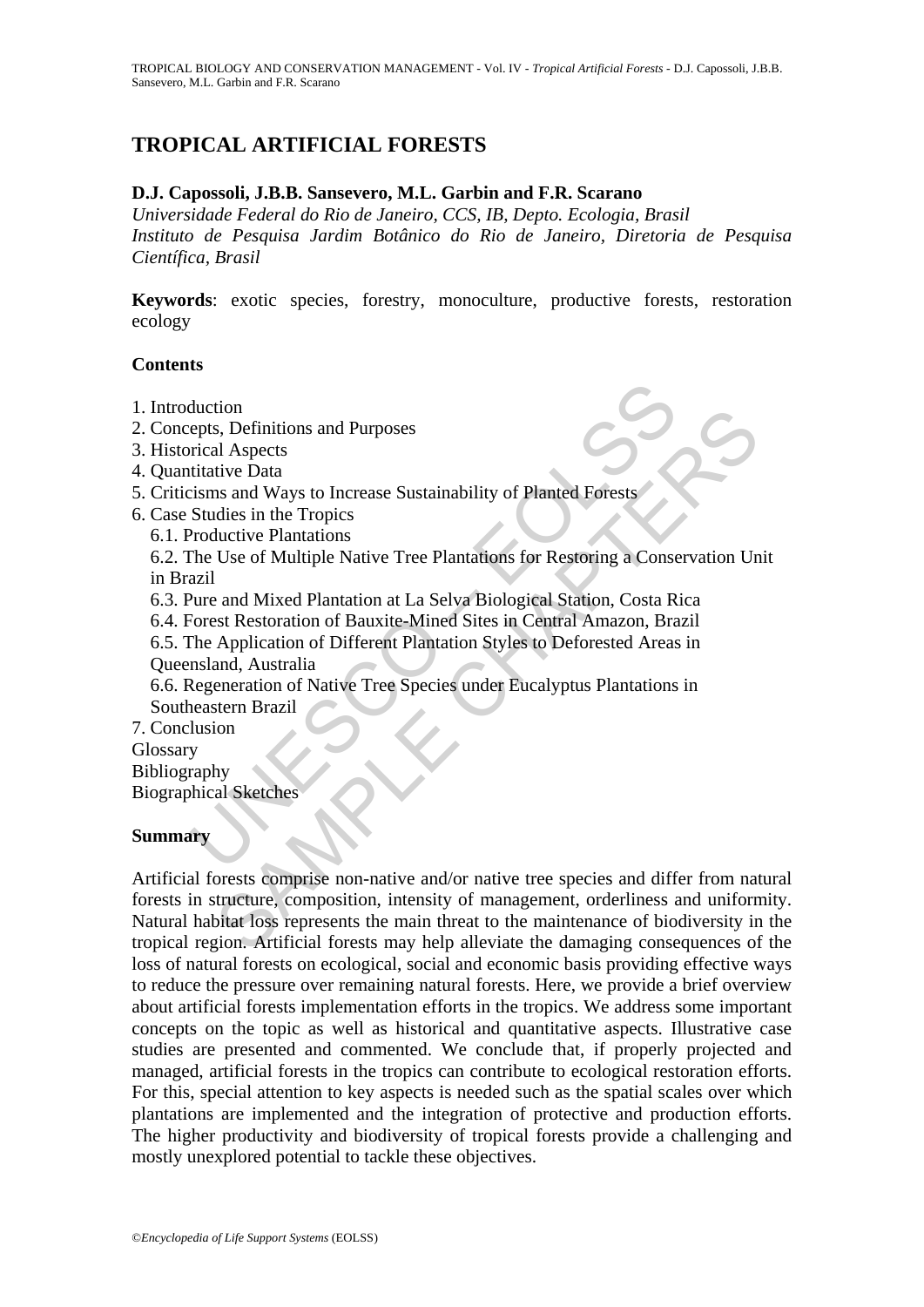## **1. Introduction**

Natural habitat loss represents the main threat to the maintenance of biodiversity in the tropical region. It is caused by deforestation, land conversion and degradation which are motivated by the increasing demand for agricultural, urban and industrial areas. Every year ca. thirteen million hectare of native forests are lost in the world, which is a problem mostly concentrated in Latin America, Caribbean and Africa (FAO 2007). Only tropical humid forests decreased about 2.36 % in its area between 2000 and 2005 (Hansen et al 2008). Those anthropogenic impacts create novel ecosystems which have different structural and functional characteristics and alter the **ecosystem services** provided by tropical forests, such as climate control, water cycling, erosion and sediment retention, nutrient cycling and soil formation.

If the voltair is a strainer control, water cycling<br>the retention, nutrient cycling and soil formation.<br>deforestation rates and the increasing accumulation of degregions reveal the urgency of human interventions to restor<br> reforestation rates and the increasing accumulation of degraded area<br>gions reveal the urgency of human interventions to restore biodiver<br>and provisions of ecological goods and services, mainly in poor agricult<br>didition, th Current deforestation rates and the increasing accumulation of degraded areas in tropical regions reveal the urgency of human interventions to restore biodiversity, functions and provisions of ecological goods and services, mainly in poor agricultural zones. In addition, there is an increasing demand for wood and non-wood products that may not be fulfilled by the remaining natural forests. Within this context, distinct types of artificial forests may help filling the gap led by the loss of natural forests on ecological, social and economic basis (Lamb et al 2005), and may provide effective ways to reduce the pressure over remaining natural forests.

Artificial forests cover globally about 2 % of land area, which represents 7 % of global forest area (about 300 million hectares). In spite of its low quantitative representation in relation to global forested area, they provide more than half of the industrial wood produced in the world. Those forests are found from boreal to tropical zones, and can use native or introduced tree species, although **exotic species** are more common in tropical plantations designed for timber production or rural development. In the tropics, artificial forests cover about 88 million hectare (Evans & Turnbull 2004).

Here, we aimed to give an overview about artificial forests implementation efforts in the tropics and their role to improve the production of goods and services, and to restore and recover degraded land. In order to tackle these objectives, we first briefly review the main concepts and terms related to planted forests theoretical framework. Brief historical and quantitative aspects are addressed along with the potential of artificial forests to contribute to restoration efforts and the criticism associated with their implementation in tropical areas. Finally, some case studies are presented.

### **2. Concepts, Definitions and Purposes**

Artificial forests differ from native forests in that they comprise both non-native and native tree species and differ in structure, composition and intensity of management and because of the orderliness and uniformity that they show. Agricultural areas, gardens, agroforestry systems, enrichment planting and linear planting are not included in this definition. The terms 'artificial', 'planted' and 'human-made forests' are all synonyms of forest plantations and will be used interchangeably hereafter.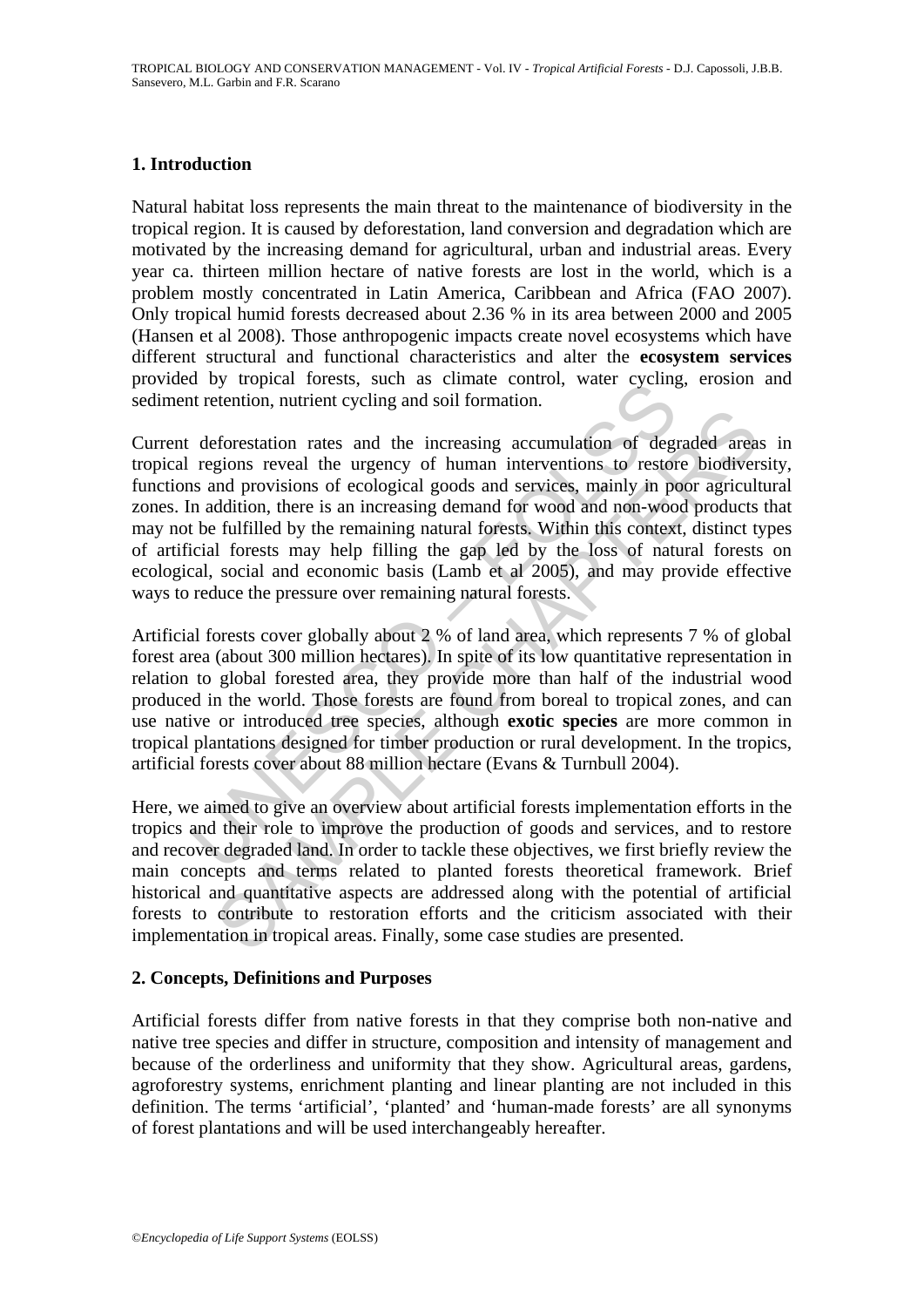Planted forests have multiple purposes, though their targets may be polarized in production or protection forests. The types of interfaces of these planted forests with natural forests perform a continuum and, in some cases, they may be very similar to natural adjacent forests. On one hand, there are productive plantations which are defined by the rotation period. **Fast-wood plantations** may be smaller in extent than longerrotation plantations and demand huge financial and technological investments. They are usually composed by a single species and are intensively managed reaching maturity faster and producing  $1 \frac{1}{2} - 2$  times more wood/hectare/year than longer-rotation plantations. Longer-rotation **softwood plantations** are less productive and take 20 to 35 years to reach maturity. They occupy 2 to 3 times more lands than the fast-wood plantations and require longer investment periods. Logs yielded have higher timber quality and income value, so those kinds of plantations have a much higher financial return. Furthermore, as their biodiversity values depend on local management practices and the landscape context, they may contribute effectively to improve local economies and also to provide biodiversity benefits. Production forests, both from long and fastwood plantations, may use native and/or exotic tree species.

On the other hand, there are protective forests established for provision of environmental services (soil and water protection) and sustain habitats for biodiversity maintenance. They may be composed by native or non native tree species. This category includes efforts for recovering degraded areas, aiming biodiversity restoration and/or conservation. Thus, in the tropics, they constitute a major challenge to the scientific community, environmental agencies and private initiative due to the high diversity of these forests.

and notone value, so those kinds of patantanos lave a inter in<br>Furthermore, as their biodiversity values depend on local management<br>Furthermore, as their biodiversity values depend on local management<br>and landscape context discape context, they may contribute effectively to improve local econom<br>o provide biodiversity benefits. Production forests, both from long and<br>ations, may use native and/or exotic tree species.<br>there hand, there are prot These approaches, protection and production, should ideally provide both, goods and ecosystem services, but in different proportions (Figure 1). However, the optimization of productive, environmental and social benefits is a challenging enterprise. There is a handful of reasons to implement artificial forests: (i) to compensate ecological and economic losses as well as social impoverishment caused by deforestation; (ii) to supply raw materials for industry such as pulp, paper and high-quality products for both, domestic uses and exportation; (iii) to restore, recover and rehabilitate degraded sites in order to increase biological diversity and/or ecosystem services as well as genetic diversity; (iv) the higher wood productivity of planted forest when compared to native forests; and (v) other purposes such as rural development, to provide firewood, windbreaks, protection of water sources for irrigation, and may also be used to carbon sequestration and storage.

Tree cover has significant positive impacts in environmental protection. It can reduce soil erosion, slow wind speed, trap airborne sand and dust particles, moderate the forces of rain and slows water runoff after heavy rain. Farther, in a context of degraded tropical areas, the establishment of tree cover means the first step in soil **rehabilitation** and land **restoration**. Tree cover, whether artificial or natural, protects soil and reduces erosion through (i) high filtration rates reducing surface runoff and soil transport, (ii) binding action of roots increasing soil stability in slopes and reducing erosion, (iii) forest canopy, understory and ground layers acting in rainfall interception dissipating rain force, (iv) reducing wind speed force and consequent wind erosion, (v) presence of litter and humus layer reducing erosion and increasing moisture retention. Vegetation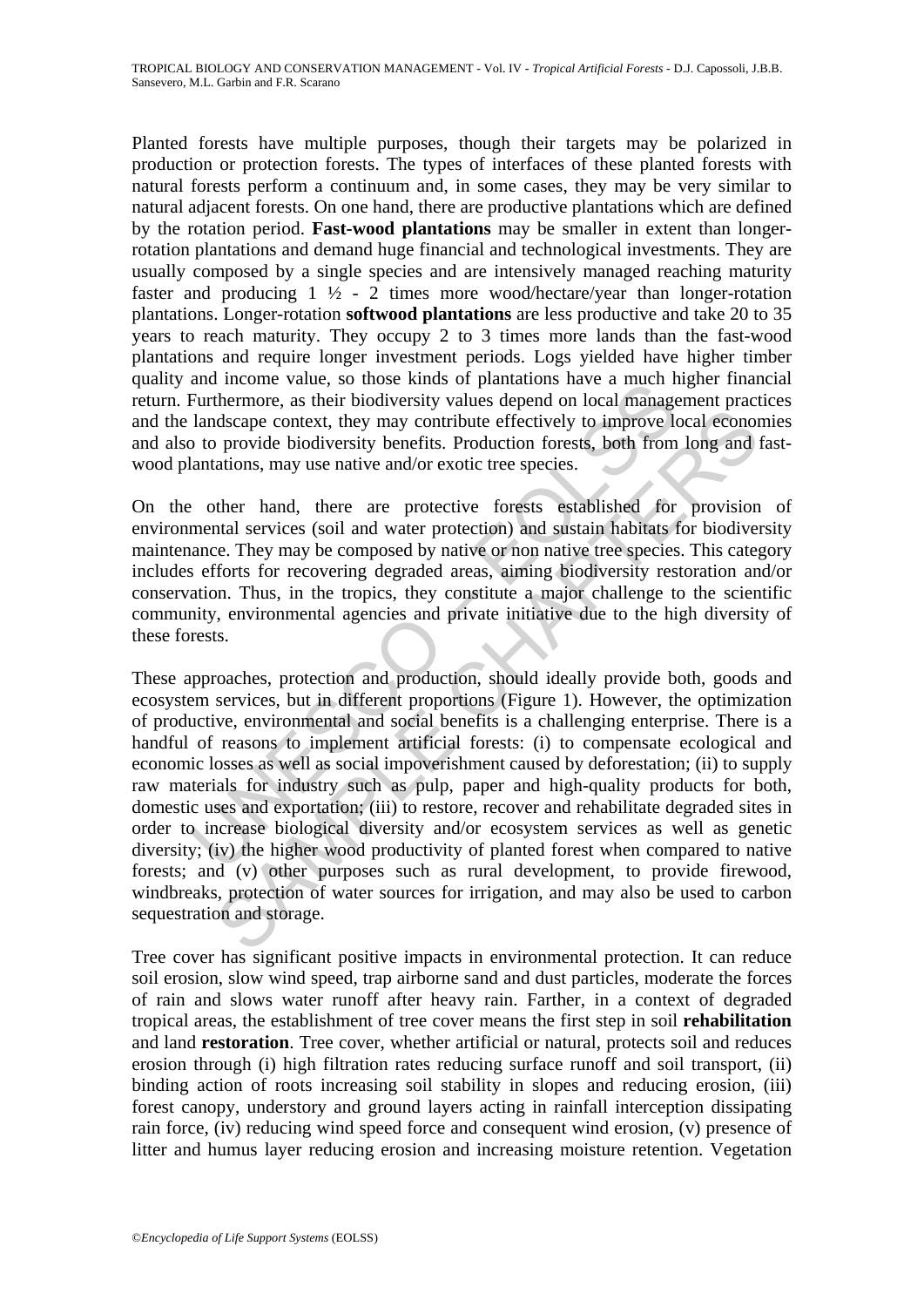cover has also effects on the hydrology of a watershed as it reduces soil erosion preventing loss of fertile topsoil and increase retention of sediments. Tree cover also act in shelter provision through shelterbelts, thus reducing wind velocity, filtering airborne particles of sand and dust, protecting animals, agricultural crops and habitations (Evans & Turnbull 2004).



Production<br>
Production<br>
Optimal benefits<br>
Protecti<br>
Financial benefits<br>
Protection<br>
Financial benefits<br>
University Protection or protection and their relation<br>
University and interests. Traditional monoculture plantation<br> **Example 18 The Conduction Conduction**<br> **SAMPLE CONTEX CONTEX CONTEX CONTEX CONTEX CONTEX CONTEX CONTENT (SCALART SCALART SCALART SCALART SCALART SCALART SCALART SUBMATERS (SUPPRESS) THE USE OF SUPPRESS (SUPPRESS) AND INTE** Figure 1. Planted forest for production or protection and their relationship with economical and biodiversity benefits. Traditional monoculture plantations mostly generate just financial benefits (production planted forests). Plantations aiming protection maximize diversity and/or ecosystem services having few direct financial benefits at least in the short term. Optimal benefits are attained by: (i) initially aiming financial benefits by using few plant species, generally monocultures, and, after some **cutting cycles**, diversity in the site is enhanced with native tree species increasing biodiversity and/or ecosystem services; and (ii) high diversity plantations may be managed by harvesting only tree species that maximize economic profit. Modified from Lamb et al (2005).

> TO ACCESS ALL THE **21 PAGES** OF THIS CHAPTER, Visit: [http://www.eolss.net/Eolss-sampleAllChapter.aspx](https://www.eolss.net/ebooklib/sc_cart.aspx?File=E6-142-TB-07)

#### **Bibliography**

- - -

Aracruz Celulose. (2007). Annual and sustainability report. FULLTEXT ONLINE: http://www.aracruz.com/minisites/ra2007/section/en/matriz\_materialidade/index.html [Annual report on forestry activities by a paper producing company in Brazil]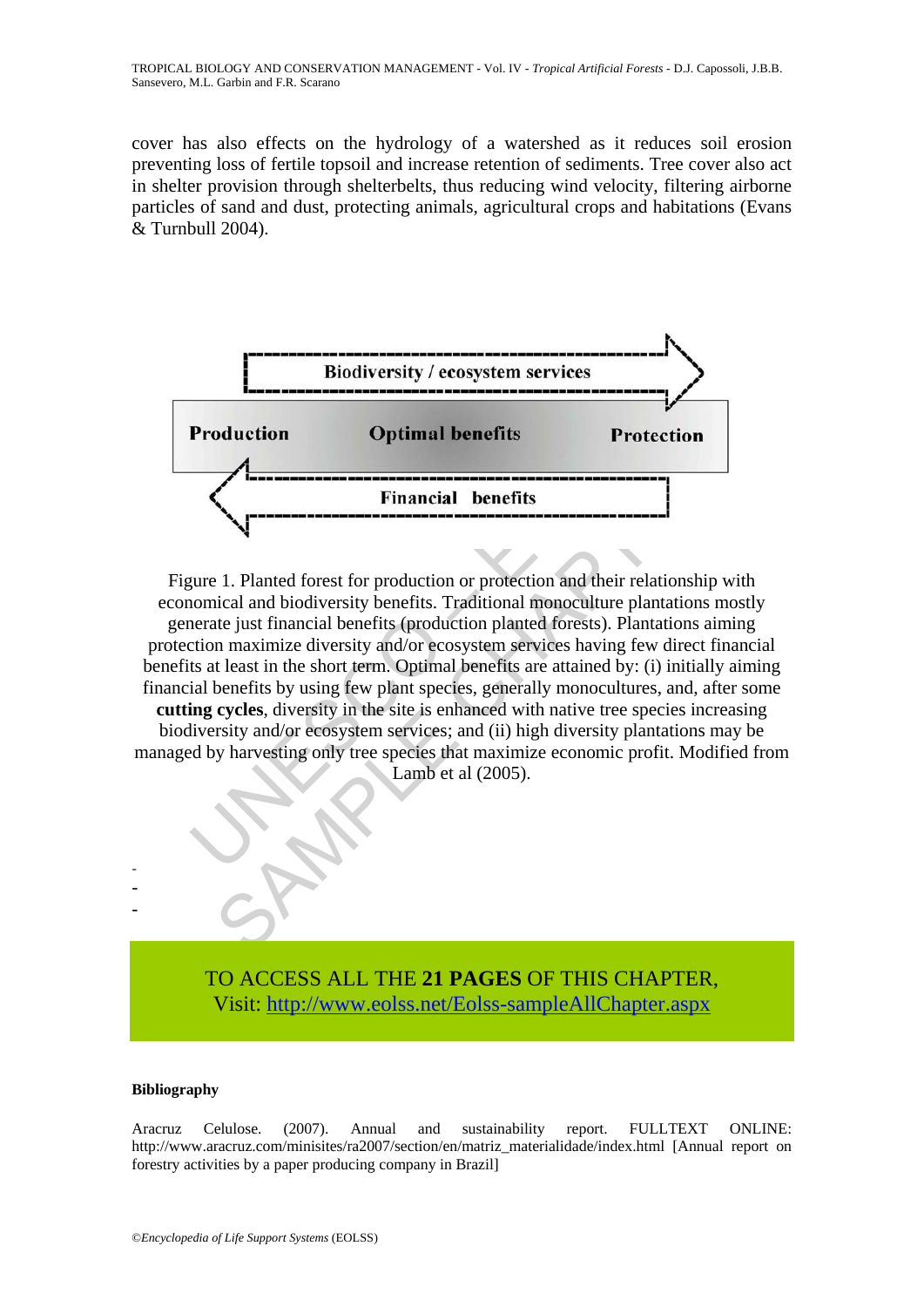Carnevale N.J. & Montagnini F. (2002). Facilitating regeneration of secondary forests with the use of mixed and pure plantations of indigenous tree species. *Forest Ecology and Management* 163: 217-227 [This paper provides insights on the use of plantations to accelerate natural forest succession]

Cossalter C. & Pye-Smith C. (2003). *Fast-Wood Forestry*: Myths and Realities. 59 pp. Center for International Forestry Research (CIFOR): Jakarta, Indonesia. FULLTEXT ONLINE: http://www.cifor.cgiar.org [This work address historical, environmental, social and economic issues related to fast-wood plantations]

Evans, J. & Turnbull, J.W. (2004). *Plantation forestry in the tropics*. 467 pp. Oxford University Press: Oxford, UK [A 24-chapter book dedicated to tropical plantation forestry. It is divided in four parts that covering different aspects of artificial forests, from environmental, social and economic aspects to silvicultural practices, rural development and sustainability]

Food and agriculture organization of the United Nations (FAO). (2001). Future production from forest plantations. Report based on the work of C. Brown. 16 pp. Rome. FULLTEXT ONLINE: http://www.fao.org/forestry [A modeling work providing future scenarios estimates for industrial roundwood production]

Food and agriculture organization of the United Nations (FAO). (2006). Responsible management of planted forests: voluntary guidelines. 73 pp. Rome. FULLTEXT ONLINE: http://www.fao.org/forestry [This working paper report provides guidelines suggesting 12 guiding principles aiming the sustainable management of planted forests]

Food and agriculture organization of the United Nations (FAO). (2007). State of the world's forests. 144 pp. Rome. FULLTEXT ONLINE: http://www.fao.org/forestry [A report that describes the dimensions of the forest sector in the world, including a perspective on planted forests]

Is. Report based on the work of C. Brown. 16 pp. Rome. FULL<br>
or foo.org/forestry [A modeling work providing future scenarios estimated<br>
org/forestry [A modeling work providing future scenarios estimated<br>
a priculture organ roduction]<br>
riculture organization of the United Nations (FAO). (2006). Responsible manageme<br>
riculture organization of the United Nations (FAO). (2007). State of the world's forest<br>
graper report provides guidelines sugge Hansen, M.C., Stehman, S.V., Potapov, P.V., Loveland, T.R., Townshend, J.R.G., Defries, R.S., Pittman, K.W., Arunarwati, B., Stolle, F., Steininger, M.K., Carroll, M. & Dimceli, C. (2008). Humid tropical forest clearing from 2000 to 2005 quantified by using multitemporal and multiresolution remotely sensed data. *Proceedings of the National Academy of Sciences* 105 (27): 9439–9444 [The article provides global estimates of tropical forest clearing]

Kanowski, J., Catterall, C. P., Wardell-Johnson, G. W., Proctor, H. & Reis, T. (2003). Development of forest structure on cleared rainforest land in eastern Australia under different styles of reforestation. *Forest Ecology and Management* 183: 265-280. [Case study on the application of combined restoration strategies in Australia]

Lamb D., Erskine P.D. & Parrotta J.A. (2005). Restoration of degraded tropical forest landscapes. *Science* 310: 1628-1632 [Probably, the most influential review on the restoration of tropical forests]

Lamb, D. (2005). Restoring Tropical Moist Broad-Leaf Forests. In '*Forest Restoration in Landscapes*' (Eds Mansourian, S., Vallauri, D. & Dudley, N. In cooperation with WWF International) pp. 291-297. Springer: New York, United States [The text provide key elements to keep in mind when attempting to restore tropical forests]

Lamb, D., Parrotta, J., Keenam, R. & Tucker, N. (1997). Rejoining habitats remnants: restoring degraded rainforest lands. In 'Tropical Forest Remnants: ecology management, and conservation of fragmented communities' (Eds Laurance, W. & Bierregaard Jr., R. O.) pp 366-385. The University of Chicago Press: Chicago, United States [The text deals with the application of distinct restoration techniques and presents a variety of case studies in the tropical region]

Lugo A.E. (1997). The apparent paradox of reestablishing species richness on degraded lands with tree monocultures. *Forest Ecology and Management* 99: 9-19 [Important article on the role of monocultures to restore tree species richness]

Montagnini F. & Porras C. (1998). Evaluating the role of plantations as carbon sinks: An example of an integrative approach from the humid tropics. *Environmental Management* 22: 459-470 [Important study on the use and impacts of mixed forest plantations to increase biomass accumulation]

Moraes, L. F. D., Luchiari, C., Assumpção, J. M., Puglia-Neto, R. & Pereira, T. S. (2002). Atlantic Rainforest Restoration by the Rio de Janeiro Botanic Garden Research Institute. In '*Plant Conservation in the Tropics*' (Eds Maunder, M., Clubbe, C., Hankamer, C. & Grove, M.) p. 151-170. Kew Publishing,